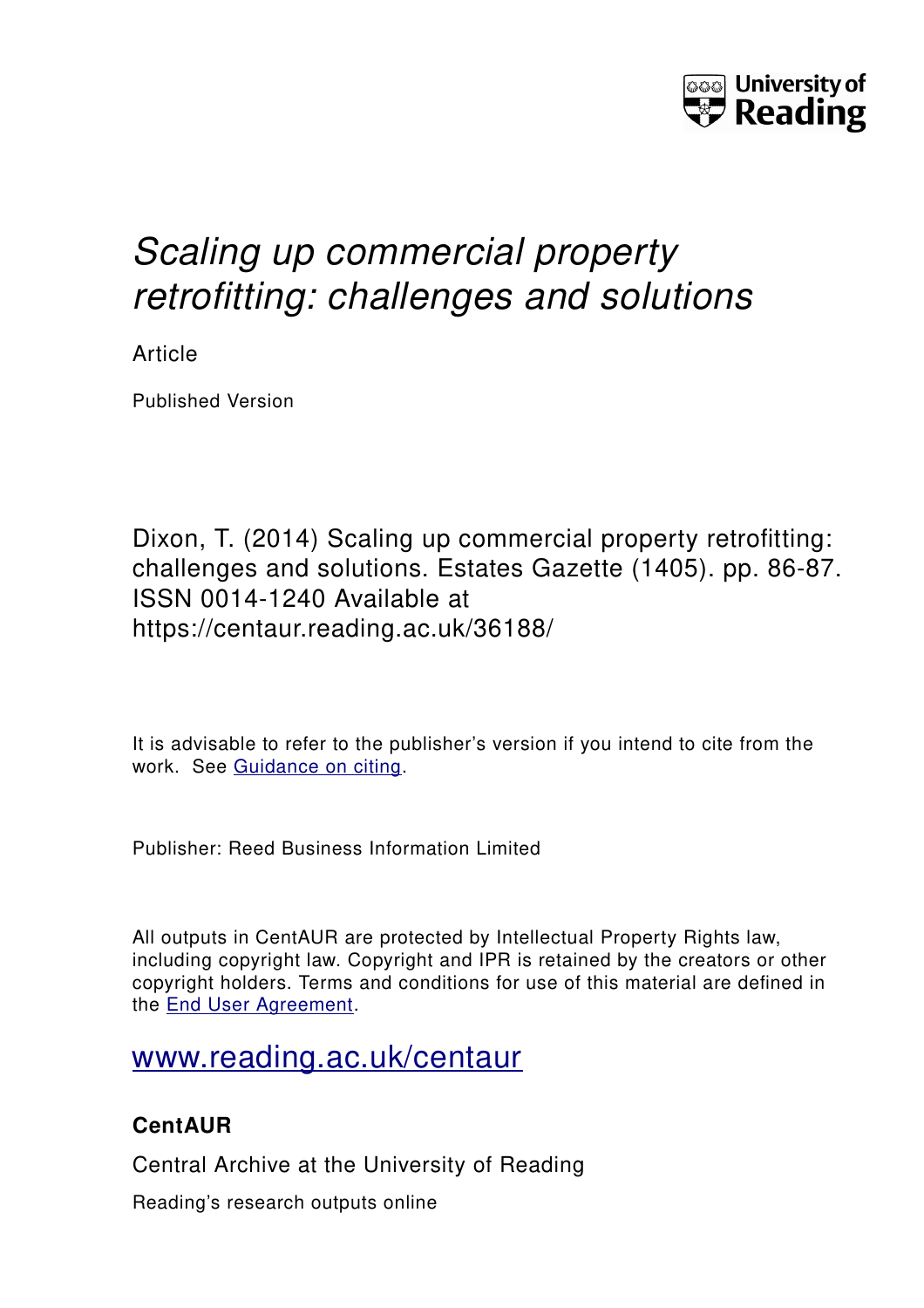# Scaling up commercial property retrofitting: challenges and solutions

Progress in retrofitting the UK's commercial properties continues to be slow and fragmented. Two new reports argue that radical changes are needed, writes Tim Dixon

**C**the UK's greenhouse gas emissic<br>
and consumes 7% of UK energy,<br>
there is an increasing concern th<br>
the rate of progress in tackling energy ommercial property produces 10% of the UK's greenhouse gas emissions and consumes 7% of UK energy, and there is an increasing concern that inefficiency in existing stock is too slow. This is challenging, because it is estimated that by 2050 some 70% of today's buildings will still be standing, with 40% built prior to 1985 (figure 1). The importance of existing stock is also highlighted when it is appreciated that the rate of turnover of the building stock in the UK is very slow, with less than 1-2% each year being new build.

There is a clear untapped potential in the sector: for example, it is estimated that UK business is overlooking a potential cost saving of  $\text{\textsterling}1.6$ bn through underinvestment in energy efficiency, with the UK's commercial retrofit market potential estimated at  $\text{\pounds}9.7$ bn. A key challenge then for the sector is how existing stock can be retrofitted in an integrated way and across building, portfolio and city level.

Drawing on new studies by EPSRC Retrofit 2050 and Carbon Connect, this article defines what is meant by "retrofit"; the drivers and barriers facing companies retrofitting their properties; and the changes in policy and practice that are needed to speed up progress in the sector.

#### **Defining retrofit**

In the academic literature there has been much debate over the meaning of "retrofit" and its distinction from "refurbishment" or "renovation". The *Oxford English Dictionary* defines retrofit as: "to provide (something) with a component or feature not fitted during manufacture; to add (a component or feature) to something that did not have it when first constructed". In other words, the term, which originated in the USA in the late 1940s and early 1950s, is essentially a blend of the words "retroactive" (applying or referring to the past) and "fit" (to equip).

Based on 37 in-depth interviews with key players, the EPSRC research found that in many instances a distinction was indeed made between retrofit – where a building could be refitted with relatively "light touch" energy efficiency measures, often while a tenant was still in occupation – and "refurbishment", which entails a much "deeper" level of retrofit with





changes to the fabric of the building, usually occurring at lease renewal. However, in other cases, refurbishment was used rather than retrofit.

There needs to be a much clearer consensus over what the term retrofit means (table 1), as a lack of common

language and understanding is hampering progress. For example, although the RICS provides guidance on commercial property sustainability and valuation, the current edition of the guide does not define "retrofit" and "refurbishment" explicitly.

Moreover, retrofit measures can encompass not only energy, but also water and waste as well. For example, light-touch retrofit, such as energy-efficient lighting and controls, building services, and management systems, can reduce energy costs by up to 30-40% pa, but recycling water and waste can also have significant and positive sustainability and cost effects.

### **Drivers for retrofit**

The most important drivers in commercial property retrofit relate to policy, economic factors (for example, rising energy costs) and marketing/reputation (figure 3).

Despite the criticism levelled against the Carbon Reduction Commitment (CRC) energy efficiency scheme, for example, it was seen in the EPSRC Retrofit research as being important in driving change in organisations.

There was a strong feeling that retrofit was landlord-driven, particularly in relation to larger and "deeper" projects, and in these instances there was a strong interrelationship with cost, with a desire to reposition the asset in the property portfolio. In this context a number of interviewees spoke about the distinction that exists between the drivers for owners and occupiers.

For owners, the drivers often relate to what can be described as an energy-related risk factor associated with premature obsolescence, and a potential depreciation

| TABLE 1: SUGGESTED DEFINITIONS FOR RETROFIT AND REFURBISHMENT (ADAPTED FROM EPSRC REPORT)                                                                                                                               |                                                                                                                                                                                                                                                                                                                    |
|-------------------------------------------------------------------------------------------------------------------------------------------------------------------------------------------------------------------------|--------------------------------------------------------------------------------------------------------------------------------------------------------------------------------------------------------------------------------------------------------------------------------------------------------------------|
| <b>COMMERCIAL PROPERTY RETROFIT</b>                                                                                                                                                                                     | <b>COMMERCIAL PROPERTY REFURBISHMENT (OR RENOVATION)</b>                                                                                                                                                                                                                                                           |
| The process of making planned interventions in a<br>building to install or replace elements or systems<br>which are designed to improve energy and/or water<br>and waste performance.<br><b>TYPICAL CHARACTERISTICS</b> | The cyclical process of improving a building above<br>and beyond its initial condition in order to increase<br>asset value. The focus is on systemic upgrading and<br>renewal of building elements, finishes and<br>mechanical services, with a potential effect on<br>energy and/or water and waste efficiencies. |
| Non-intrusive whole system upgrades, or new<br>elements added to existing system.                                                                                                                                       | <b>TYPICAL CHARACTERISTICS</b>                                                                                                                                                                                                                                                                                     |
| Carried out during lease or during ownership.                                                                                                                                                                           | Major alterations to fabric and/or services at a<br>systemic, whole building level.                                                                                                                                                                                                                                |
|                                                                                                                                                                                                                         | Carried out on lease renewal (or lease end), or on a<br>cyclical basis in owner occupied property.                                                                                                                                                                                                                 |